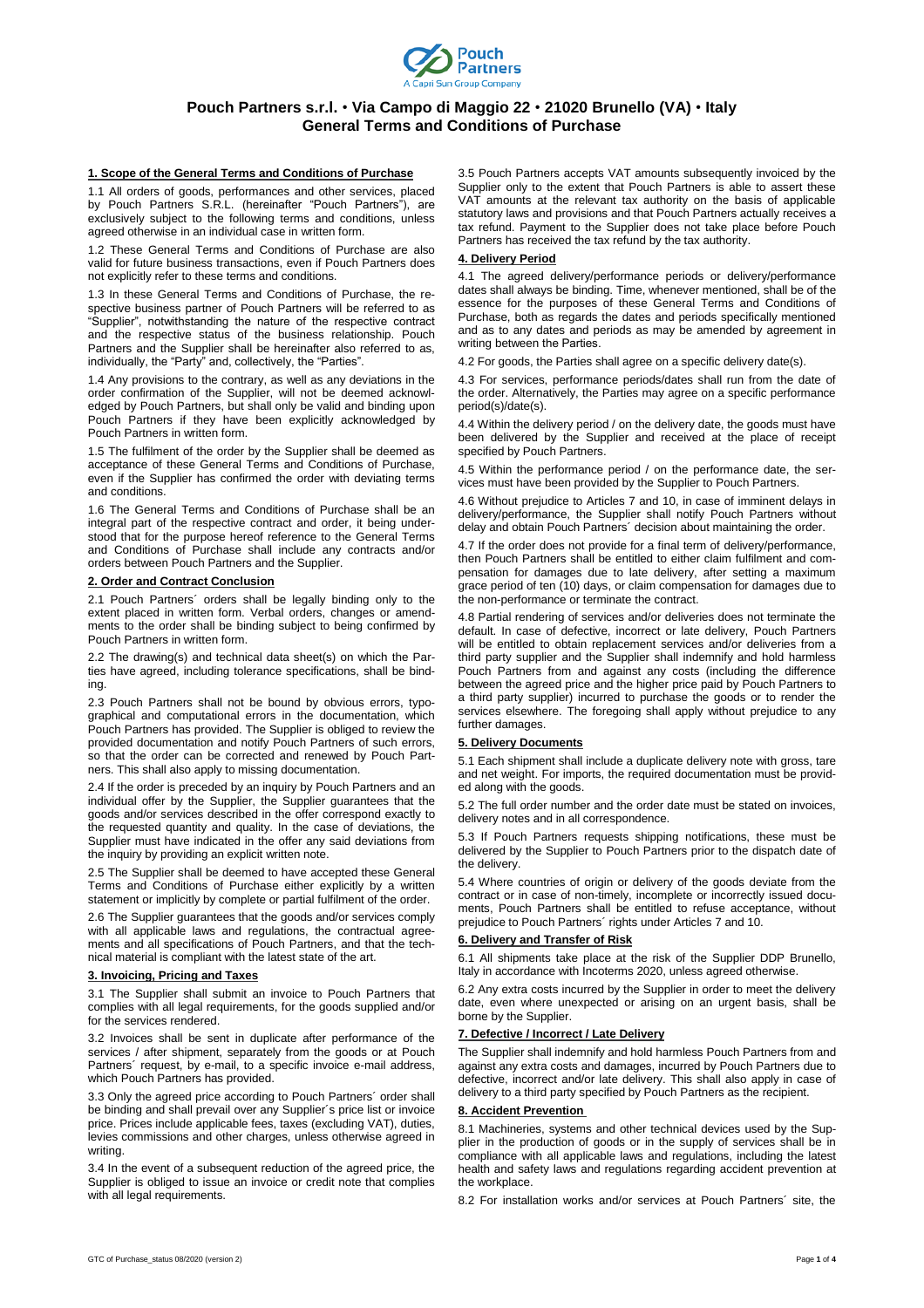

Supplier will comply with Pouch Partners´ special factory regulations, in addition to the regulations in Article 8.1.

# **9. Liability for Defects and Product Liability**

9.1 The receipt of the goods by Pouch Partners shall not qualify as acceptance of any defects, known or unknown, including without limitation in case the random check performed within the context of the goods inward inspection did not reveal any defects. Obvious defects shall be notified to the Supplier within two (2) weeks from delivery; latent defects shall be notified within the same term after their discovery. The date of dispatch of the notification shall apply as the reference date for the purposes hereof. Pouch Partners may issue notifications of defects even where the goods have been processed and sold.

9.2 In case of defective goods, Pouch Partners shall have the right, at its own discretion, demand cancellation of the purchase contract or reduction of the purchase price. As an alternative to the above, Pouch Partners shall be entitled to require replacement deliveries for the goods objected to, supply itself elsewhere at the Supplier's expense or have the defects remedied at the expense and risk of the Supplier.

9.3 In the case of repair activities or replacement deliveries, a new warranty period will start.

9.4 Compensation for consequential damages and/or from any breach of due diligence obligation remains reserved in any case.

9.5 The Supplier shall indemnify and hold harmless Pouch Partners and its customers from and against all product liability claims, which are based on the defective products delivered by the Supplier or on its behalf.

9.6 Details provided by the Supplier regarding measurement, weight, quality and usability of the goods will be deemed as guaranteed conditions.

9.7 Claims for defects shall be subject to the statutory limitation periods.

9.8 If, at any time (before or after the expiration of the after-sales warranty), final users, third parties or national, foreign or supranational authorities make any claim against Pouch Partners in respect of non-compliance with regulatory standards concerning safety, health, environment and/or manufacturing and/or homologation, and/or due to alleged defects, non-compliance with regulatory standards or rules, non-reliability or lack of safety of products arising out from contract products, the Supplier shall keep Pouch Partners indemnified and harmless from any claim from the competent authorities and/or third party, without prejudice to the Supplier's own responsibilities towards the damaged third party and the authorities, where applicable.

#### **10. Contractual Penalty**

10.1 In cases of delay / late delivery, the Supplier shall pay Pouch Partners a contractual penalty in the amount of 0.5% of the order value for each initiated business day of the delay, up to a maximum of 5% of the order value. Notwithstanding and without prejudice to the foregoing, Pouch Partners shall also be entitled to claim the fulfilment of the contract. If Pouch Partners is entitled to a claim for damages due to the late delivery, Pouch Partners may demand the incurred penalty as a minimum amount of damages. The assertion of higher damages shall not be excluded by this. A delay of more than ten (10) days will be deemed a material breach giving rise to Pouch Partners´ right to a penalty, plus any further greater damages.

10.2 If the Supplier culpably fails to fulfil its delivery or performance obligation, it shall pay a contractual penalty in the amount of 20% of the order value, plus repayment of amounts unduly paid for goods that have not been delivered. If Pouch Partners claims for the payment of the contractual penalty, the claim for the fulfilment of the contract shall be excluded.

10.3 If the delivered goods and/or the services rendered do not correspond to the agreements reached by the Parties, particularly the specifications defined by Pouch Partners, the legal requirements or the respective state-of-the-art, the Supplier shall pay a contractual penalty in the amount of 20% of the order value, plus repayment of amounts paid for goods lacking the agreed upon requirements. Article 9 remains unaffected.

10.4 If Pouch Partners is entitled to a claim for damages due to a violation of contract pursuant to Article 10.1 to Article 10.3, Pouch Partners may demand the incurred penalty as a minimum amount of damages. The assertion of higher damages shall not be excluded by this. The Supplier acknowledges that the penalties provided in these General Terms and Conditions of Purchase are a fair genuine pre-estimate of the minimum losses and damages that Pouch Partners may suffer in each case.

#### **11. Industrial and Intellectual Property Rights**

11.1 The Supplier guarantees that the goods, performances and/or other services delivered to Pouch Partners are free from industrial and intellectual property rights of third parties and, in particular, that the contractually envisaged use at the place of performance/destination does not infringe any third-party rights and that the creator of copyright-protected works or services has granted its consent to the granting of rights of use

11.2 If the goods, performances and/or other services ordered by Pouch Partners infringes third-party´s industrial or intellectual property rights or other third-party rights, Pouch Partners shall have the right to request from the Supplier to acquire the necessary licences or other authorisations at Supplier´s own expense and Supplier shall indemnify and hold harmless Pouch Partners and its customers from and against all costs, claims, demands, liabilities, expenses, losses, disadvantages and damages, which Pouch Partners and its customers may incur from a claim due to the infringement of such third-party rights, unless Pouch Partners was aware of the infringement of third-party rights prior to the entering into these General Terms and Conditions of Purchase. It shall be the Supplier's responsibility to prove Pouch Partners' awareness

11.3 All rights, title or interest in industrial and intellectual property rights that each Party has acquired or developed prior to or outside the scope of the contractual relationship with the other Party shall remain the exclusive property of the relevant Party. For all such existing industrial property rights, the Supplier grants Pouch Partners the irrevocable, exclusive, transferable, permanent and geographically unlimited right to use such rights covering the contractual goods, performances and/or other services (or parts of it).

11.4 If the Supplier develops or creates goods, performances and/or other services (or parts thereof) ordered by and upon request of Pouch Partners which results in new industrial property rights like designs, patents, trademarks etc. the ownership of such new industrial property rights covering the goods, performances and/or other services (or parts thereof) including the ownership of templates, samples, tools, inter alia, which the Supplier may produce at the request of Pouch Partners, will transfer to Pouch Partners including all relevant rights of use. The Supplier hereby transfers to Pouch Partners the ownership of all such new industrial property rights arising from, or in connection with, the performance of the contract, including all information and documentation related thereto. Pouch Partners shall be authorised to register, maintain or allow to lapse - fully in its own discretion - such industrial property rights covering e.g. inventions or designs, in its own name (providing the name of the inventor/designer in accordance with the respective applicable statutory provisions) and in any countries worldwide.

11.5 Where any performance or work results are copyright-protected or comparably protected works (not being covered as an industrial property right), the Supplier grants to Pouch Partners, the irrevocable, exclusive, transferable, permanent and geographically unlimited right to use such works as a whole or in part for all (known and unknown) types of use (including the right to processing and modification), without the need to name the copyright holder.

11.6 The agreed upon remuneration between Pouch Partners and the Supplier shall be deemed to include any consideration payable for the transfer and/or grant of rights hereunder; Pouch Partners may be only required to pay additional remuneration, to the extent legally prescribed. The Supplier shall indemnify and hold harmless Pouch Partners from and against any claims (also under copyright or employee invention law) by third parties in connection with the transfer or use of any performance results.

### **12. Payment**

12.1 Unless otherwise agreed in writing, payments shall be made within ninety (90) days after receipt of the goods, performances and other services rendered by the Supplier.

12.2 If the invoice does not meet the legal requirements, Pouch Partners shall be entitled to withhold payment until receipt of a valid, accurate and verifiable invoice.

12.3 In the event an advance payment, a down payment, a payment on account, an instalment payment or a partial payment is agreed by the Parties in writing, the Supplier shall issue to Pouch Partners a corresponding invoice.

12.4 The date of forwarding payment instructions to the bank is decisive for compliance with a given payment term. If a complaint is lodged by Pouch Partners (e.g. notification of defects or incorrect invoicing), the payment term commences upon complete clarification of the complaint.

12.5 Pouch Partners shall be entitled to offset any amount owed by Pouch Partners to the Supplier with any amount owed by the Supplier to Pouch Partners and shall be entitled to exercise retention rights to the extent allowed by the applicable laws. Pouch Partners shall be also entitled to offset any amount due to the Supplier with any claims, which Pouch Partners or Pouch Partners´ affiliate companies may have against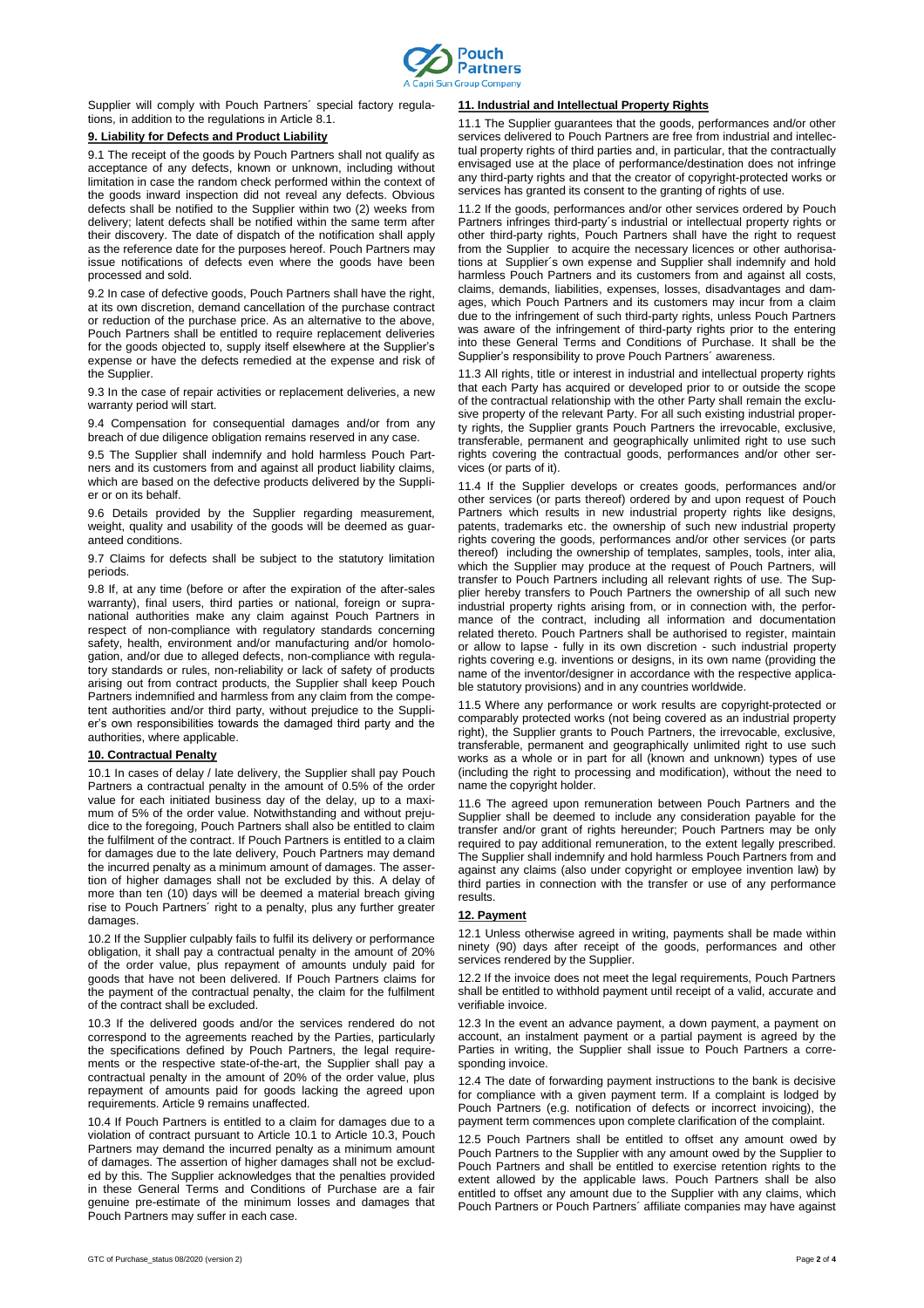

#### the Supplier.

### **13. Assignment**

13.1 The Supplier shall not assign, sub-contract or transfer all or any part of its rights, obligations, claims and/or receivables under these General Terms and Conditions of Purchase or sub-contract or delegate all or part of its performance under these General Terms and Conditions of Purchase to third parties without Pouch Partners´ prior express written consent. Any such assignment, subcontracting, transfer or delegation which is made without such prior express written consent shall be deemed to be invalid and shall constitute a breach of these General Terms and Conditions of Purchase.

13.2 Pouch Partners shall be entitled to assign, transfer, charge, sub-contract and delegate all or any part of its rights, obligations, claims and/or receivables under these General Terms and Conditions of Purchase and sub-contract or delegate all or part of its performance under these General Terms and Conditions of Purchase to third parties. Upon notification of such assignment of rights, obligations, claims and/or receivables, Pouch Partners shall forfeit and be released from the same, as applicable.

#### **14. Order Documentation**

14.1 All documentation (drawings, designs, specifications and other documents etc.), which Pouch Partners provides to the Supplier, shall remain Pouch Partners´ property. Without prejudice to Article 14.2 below, said documentation, as well as the documentation (drawings, designs, specifications and other documents etc.) prepared by the Supplier in accordance with Pouch Partners´ specifications, shall not be used, duplicated or made accessible to third parties by the Supplier for purposes other than the execution of Pouch Partners´ order. All the above mentioned documentation shall be protected from unauthorised use or inspection and shall be surrendered without objections promptly at any time upon request, including all duplications. Furthermore, the Supplier shall indemnify and hold harmless Pouch Partners from and against all damages incurred by Pouch Partners arising from the infringement of any of the aforementioned duties.

14.2 The Supplier shall treat the order and the associated activities, as well as any documentation, samples, etc. provided by Pouch Partners, confidentially. The existence of the business relationship itself shall not be disclosed without Pouch Partners´ prior written consent.

#### **15. Product Recall**

15.1 If a recall of the products produced by Pouch Partners or Pouch Partners´ customer(s) using the goods delivered by the Supplier is considered necessary due to quality issues, public health risk or damage to Pouch Partners´ brand or reputation (hereinafter the "Product Recall"), Pouch Partners shall be entitled to take reasonable steps to prevent the damage from occurring or to minimize its impact.

15.2 The Supplier shall reimburse Pouch Partners and, as applicable, Pouch Partners' customers, for all recall costs which are incurred by Pouch Partners and/or its customers in connection with any Product Recall, provided that this reimbursement obligation shall be in addition to any other rights and remedies of Pouch Partners under these General Terms and Conditions of Purchase and/or applicable law. Reimbursable Product Recall costs shall include, without limitation, (i) cost of products replacement or refunds for recalled products, (ii) mailing, shipping, publication, telephone, fax, printing and translation charges incurred to notify the public and customers of the Product Recall and for shipment of Pouch Partners´ products back to Pouch Partners and shipment of replacement products back to customers, and (iii) labour costs to receive and handle returned products and for customer services and other costs related to the Product Recall and the return/replacement of or refund for recalled products.

#### **16. Data Protection**

16.1 Each Party shall comply with the applicable data protection laws and regulations and shall implement any appropriate technical and organisational measures to ensure a level of security appropriate to the risk to protect the personal data received from the other Party from accidental or unlawful destruction, loss, alteration, unauthorised disclosure or access, unlawful processing and/or processing inconsistent with the original purpose of the collection.

16.2 Each Party shall process the personal data received from the other Party exclusively in connection with the execution and the performance of these General Terms and Conditions of Purchase, the contracts and/or the purchase orders and/or the fulfilment of any applicable statutory provisions.

16.3 For further information in relation to the processing of person-

al data, the Parties will refer to their respective data protection information notice.

#### **17. Corporate Responsibility / Code of Conduct**

17.1 The Supplier undertakes to comply with the applicable statutory provisions regarding dealings with employees, environmental protection and health and safety at the workplace, as well as to make its best efforts to render sustainable and/or reduce the implications of its activities on the environment. Furthermore, the Supplier shall observe the basic principles of the Global Impact Initiative of the UN, relating to the protection of human rights, the right to collective bargaining negotiations, the abolition of forced labour and child labour, the elimination of discrimination in hiring and employment, the responsibility for the environment and the prevention of corruption. Furthermore, the Supplier shall cause any of its suppliers to comply with the above mentioned standards.

a) Compliance with working conditions/minimum wage

By accepting the order, the Supplier assures that the goods delivered and/or the services rendered to Pouch Partners have not been produced and/or provided by infringing any rights of its employees, particularly, neither by means of child labour, nor by forced labour, exploitation, prison labour, or any other means in violation of human dignity. The Supplier shall employ all of the required workers for the processing of the orders, in compliance with the applicable statutory provisions. The Supplier shall pay the employees at the respective production or service site wages not lower than the applicable statutory minimum wages. The Supplier hereby explicitly represents and warrants that it does not and shall not use any illegal labour. *Ceteris paribus*, the Supplier shall be responsible for the health and safety of its employees at the workplace. The Supplier shall respect the rights of its employees to become involved in labour unions and acknowledges their right to collective bargaining negotiations.

#### b) Anti-Corruption

The Supplier undertakes to refrain from becoming involved in any form of bribery and corruption, nor to tolerate the same. Furthermore, the Supplier undertakes to take all necessary measures to prevent corruption and other criminal offences and, within the context of the business relationship, not to directly or indirectly offer advantages to third parties, nor to directly or indirectly obtain or have advantages promised to itself or others, which are, or could be, regarded as unlawful practice or as bribery. In the event of any infringement of the above obligations, Pouch Partners shall have the right to terminate the contract and demand, in which case the Supplier shall pay, a contractual penalty in the amount of 5% of the order value, without prejudice to any further rights and damages which may be claimed by Pouch Partners.

#### c) General Equal Treatment

The Supplier undertakes to provide to its employees, on a regular basis, briefings on the prevention of discrimination on the grounds of race, ethnic origin, gender, religion, ideology, disability, age and sexual identity. Upon request, the Supplier shall provide to Pouch Partners proof of having carried out such briefings. The Supplier shall indemnify and hold harmless Pouch Partners from and against all claims, actions, liabilities, losses, expenses, disadvantages and damages arising from such discrimination.

#### d) Environmental Protection

Within the context of its entrepreneurial responsibility, in relation to the production and sale of products, the Supplier shall comply with the applicable laws on protection of the environment. The Supplier specifically undertakes to only ship the goods to be delivered in such packaging, which is environmentally friendly in terms of type, shape and size and complies with the applicable packaging regulations, as amended from time to time.

17.2 In case of a breach of any of the duties listed above, without prejudice to any further damages and remedies, Pouch Partners shall have the right to grant a reasonable grace period for remedying the infringement; it being understood that in case of failure to remedy the infringement within the prescribed period, Pouch Partners shall have the right to terminate the contract.

# **18. Place of Fulfilment, Legal Jurisdiction and Applicable Law**

18.1 The place of fulfilment of all duties under this contract - also for the purposes of bills of exchange and cheques – shall be Brunello, Italy or the location of the branch of the Supplier, at Pouch Partners´ own discretion. All disputes arising out of, relating to or in connection with these General Terms and Conditions of Purchase, including any contracts with and orders made to the Supplier, shall be subject to the exclusive jurisdiction of the Court of Varese, Italy. Notwithstanding the foregoing, Pouch Partners shall have the right to bring proceedings before the court where the Supplier has its principle place of business or branch.

18.2 These General Terms and Conditions of Purchase including any contracts with and orders made to the Supplier shall be governed by, and construed in accordance with, the laws of Italy, without regard to its